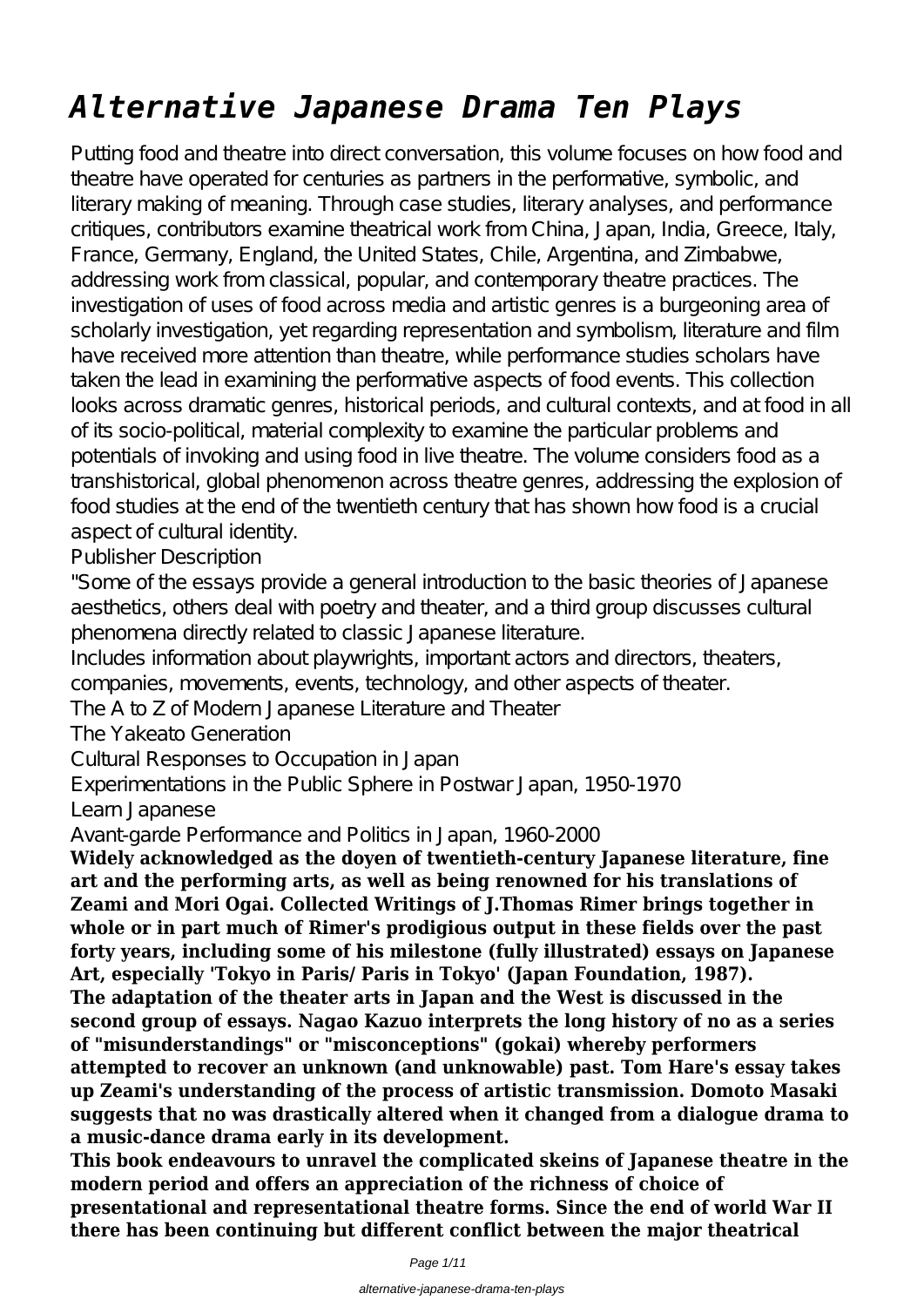**genres. Kabuki continues to defend its ground successfully, but the 'new drama' (shingeki) became firmly established in its own right in the 1960s. It was a vigorous and exuberant 'underground' theatre which exploited anything and everything in the Japanese and western theatre traditions. Now, thirty years on, they too have been superseded. The youth theatre of the 1980s and 90s has thrown aside the concerns of the angry underground and developed a fast-moving bewilderingly kaleidoscopic drama of breath-taking energy.**

**This book sheds light on Japan's underground theatre in a time of its most intense, creative and original productions, viz. 1960-2000, investigating the interrelationship of aesthetics and politics in the period 1960-2000. The first history of avant-garde theatre in Japan.**

**The Columbia Companion to Modern East Asian Literature**

# **Posters of the Japanese Avant-Garde**

# **From Shamanistic Ritual to Contemporary Pluralism**

# **Collected Writings of J. Thomas Rimer**

#### **A History of Japanese Theatre**

# **David Mamet's Glengarry Glen Ross**

Text & Presentation is an annual publication devoted to all aspects of theatre scholarship. It represents a selection of the best research presented at the international, interdisciplinary Comparative Drama Conference. This anthology includes papers from the 29th annual conference held in Northridge, California. Topics covered include drama in Ireland, Greece, England, Eastern Europe, Korea, Japan and North America.

This encyclopedia covers culture from the end of the Imperialist period in 1945 right up to date to reflect the vibrant nature of contemporary Japanese society and culture.

Japan boasts one of the world's oldest, most vibrant and most influential performance traditions. This accessible and complete history provides a comprehensive overview of Japanese theatre and its continuing global influence. Written by eminent international scholars, it spans the full range of dance-theatre genres over the past fifteen hundred years, including noh theatre, bunraku puppet theatre, kabuki theatre, shingeki modern theatre, rakugo storytelling, vanguard butoh dance and media experimentation. The first part addresses traditional genres, their historical trajectories and performance conventions. Part II covers the spectrum of new genres since Meiji (1868–), and Parts III to VI provide discussions of playwriting, architecture, Shakespeare, and interculturalism, situating Japanese elements within their global theatrical context. Beautifully illustrated with photographs and prints, this history features interviews with key modern directors, an overview of historical scholarship in English and Japanese, and a timeline. A further reading list covers a range of multimedia resources to encourage further explorations.

A major renaissance in Japanese theater occurred in the 1960s. During this period, the implications of Japan's prewar actions as well as its postwar materialistic course were interrogated with fierce intensity. Nowhere was the depth and dynamism of this cultural questioning more clearly expressed than in theater. Fueling the explosion of seminal theater activity that took place was the generation of young artists who are the focus of Alternative Japanese Drama.Foreword by J. Thomas Rimer

Asian Theatre Journal

Art, Anti-art, Non-art

Routledge Handbook of Asian Theatre

Historical Dictionary of Modern Japanese Literature and Theater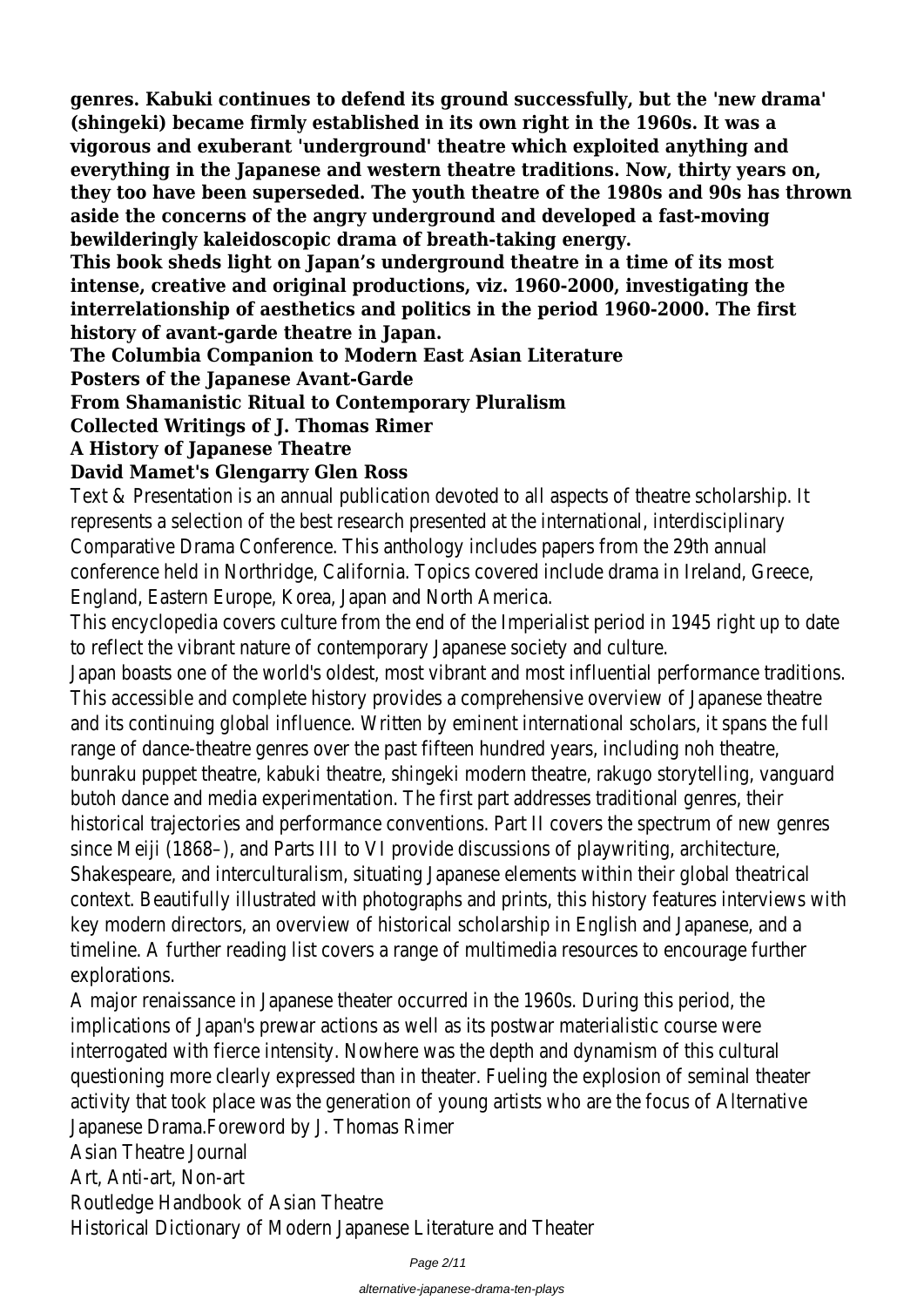#### An Introduction

Text & Presentation, 2005

Japanese nõ theatre or the drama of 'perfected art' flourished in the fourteenth and fifteenth centuries largely through the genius of the dramatist Zeami. An intricate fusion of music, dance, mask, costume and language, the dramas address many subjects, but the idea of 'form' is more central than 'meaning' and their structure is always ritualized. Selected for their literary merit, the twenty-four plays in this volume dramatize such ideas as the relationship between men and the gods, brother and sister, parent and child, lover and beloved, and the power of greed and desire. Revered in Japan as a cultural treasure, the spiritual and sensuous beauty of these works has been a profound influence for English-speaking artists including W. B. Yeats, Ezra Pound and Benjamin Britten.

Cultural Responses to Occupation in Japan examines how the performing arts, and the performing body specifically, have shaped and been shaped by the political and historical conditions experienced in Japan during the Cold War and post-Cold War periods. This study of original and secondary materials from the fields of theatre, dance, performance art, film and poetry, probes the interrelationship that exists between the body and the nation-state. Important artistic works, such as Ankoku Butoh (dance of darkness) and its subsequent re-interpretation by a leading political performance company Gekidan Kaitaisha (theatre of deconstruction), are analysed using ethnographic, historical and theoretical modes. This approach reveals the nuanced and prolonged effects of military, cultural and political occupation in Japan over a duration of dramatic change. Cultural Responses to Occupation in Japan explores issues of discrimination, marginality, trauma, memory and the mediation of history in a groundbreaking work that will be of great significance to anyone interested in the symbiosis of culture and conflict.

A Handbook to the Reception of Greek Drama offers a series of original essays that represent a comprehensive overview of the global reception of ancient Greek tragedies and comedies from antiquity to the present day. Represents the first volume to offer a complete overview of the reception of ancient drama from antiquity to the present Covers the translation, transmission, performance, production, and adaptation of Greek tragedy from the time the plays were first created in ancient Athens through the 21st century Features overviews of the history of the reception of Greek drama in most countries of the world Includes chapters covering the reception of Greek drama in modern opera and film

With the Meiji Restoration in 1868, Japan opened its doors to the West and underwent remarkable changes as it sought to become a modern nation. Accompanying the political changes that Western trade ushered in were widespread social and cultural changes. Newspapers, novels, poems, and plays from the Western world were soon adapted and translated into Japanese. The combination of the rich storytelling tradition of Japan with the realism and modernism of the West produced some of the greatest literature of the modern age. The A to Z of Modern Japanese Literature and Theater presents a broad perspective on the development and history of literature-narrative, poetry, and drama-in modern Japan. This book offers a chronology, introduction, bibliography, and over 400 cross-referenced dictionary entries on authors, literary and historical developments, trends, genres, and concepts that played a central role in the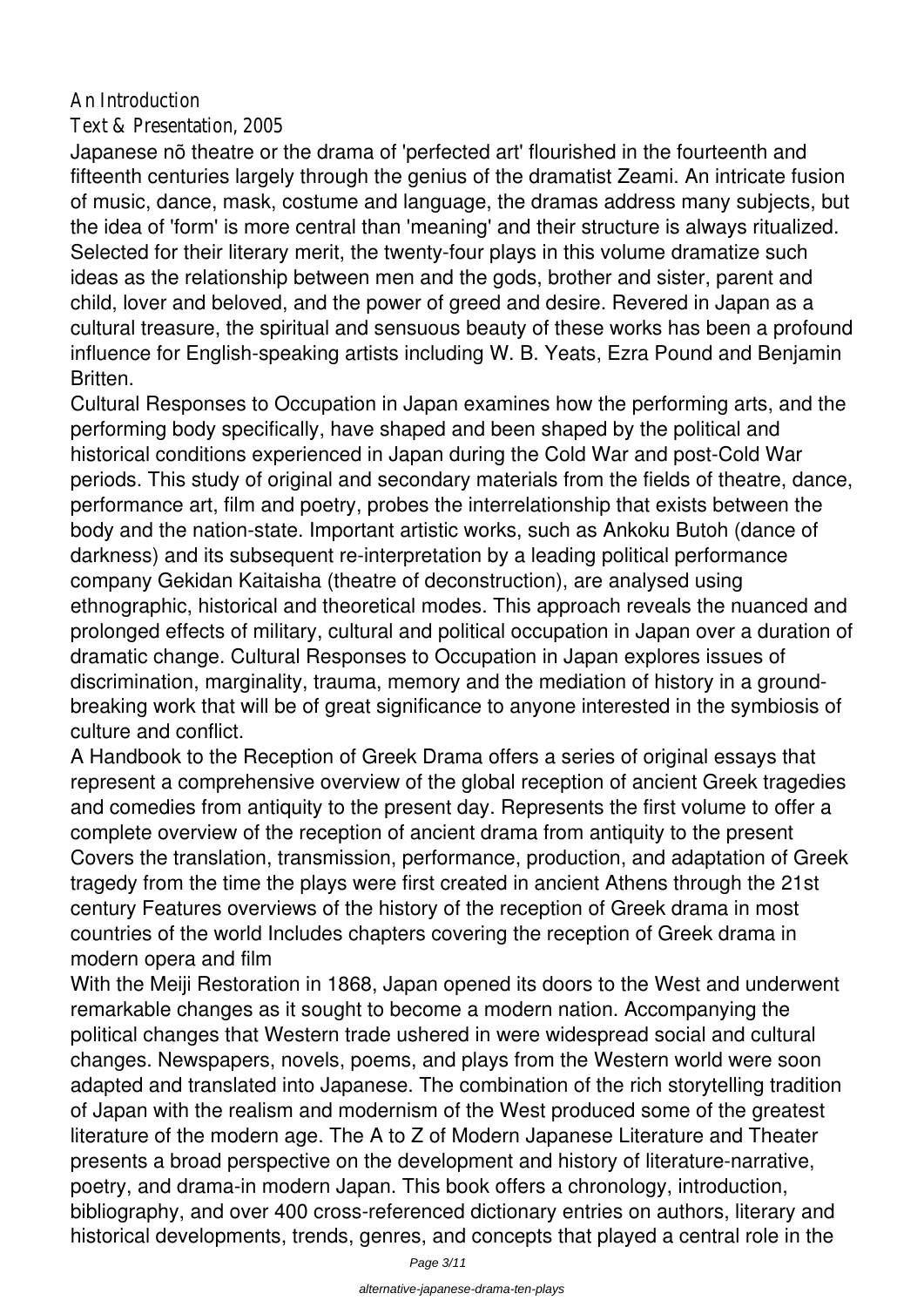evolution of modern Japanese literature.

Theatre Histories

 $ATJ$ 

The Performing Body During and After the Cold War

Legacies of the Asia-Pacific War

Japanese Theatre and the International Stage

The Voyage of Contemporary Japanese Theatre

**This new edition reflects recent trends in language teaching, continues to emphasize an integrated approach in which speaking, hearing, reading, and writing Japanese all contribute to the language-learning process.**

**This anthology is the first to survey the full range of modern Japanese drama and make available Japan's best and most representative twentieth- and early-twenty-firstcentury works in one volume. It opens with a comprehensive introduction to Meijiperiod drama and follows with six chronological sections: "The Age of Taisho Drama"; The Tsukiji Little Theater and Its Aftermath"; "Wartime and Postwar Drama"; "The 1960s and Underground Theater"; "The 1980s and Beyond"; and "Popular Theater," providing a complete history of modern Japanese theater for students, scholars, instructors, and dramatists. The collection features a mix of original and previously published translations of works, among them plays by such writers as Masamune Hakucho (The Couple Next Door), Enchi Fumiko (Restless Night in Late Spring), Morimoto Kaoru (A Woman's Life), Abe Kobo (The Man Who Turned into a Stick), Kara Juro (Two Women), Terayama Shuji (Poison Boy), Noda Hideki (Poems for Sale), and Mishima Yukio (The Sardine Seller's Net of Love). Leading translators include Donald Keene, J. Thomas Rimer, M. Cody Poulton, John K. Gillespie, Mari Boyd, and Brian Powell. Each section features an introduction to the developments and character of the period, notes on the plays' productions, and photographs of their stage performances. The volume complements any study of modern Japanese literature and modern drama in China, Korea, or other Asian or contemporary Western nations.**

**Surveys traditional and contemporary Asian theatre through hundreds of alphabetically arranged entries written by more than 90 expert contributors.**

**The twelve original and two classic essays present provocative and timely thinking on Mamet's play and screenplay and offer a dialectic on performance and structure. The commentaries take diverse critical approaches to such subjects as feminism,**

**pernicious nostalgia, ethnicity, the mythological land motif, the discourse of anxiety, gendered language, and Mamet's vision of America, providing insights and perpectives on the theatricality, originality, and universality of the work. Also includes an interview with Sam Mendes. No index. Annotation copyright by Book News, Inc., Portland, OR America's Japan and Japan's Performing Arts**

**Food and Theatre on the World Stage**

**Japanese No Dramas**

# **The Columbia Anthology of Modern Japanese Literature**

# **No and Kyogen in the Contemporary World**

**An Author and Title Index to Plays Appearing in Collections Published since 1900** A classic memoir of self-invention in a strange land: Ian Buruma's unflinching account of his amazing journey into the heart of Tokyo's underground culture as a young man in the 1970's When Ian Buruma arrived in Tokyo in 1975, Japan was little more than an idea in his mind, a fantasy of a distant land. A sensitive misfit in the world of his upper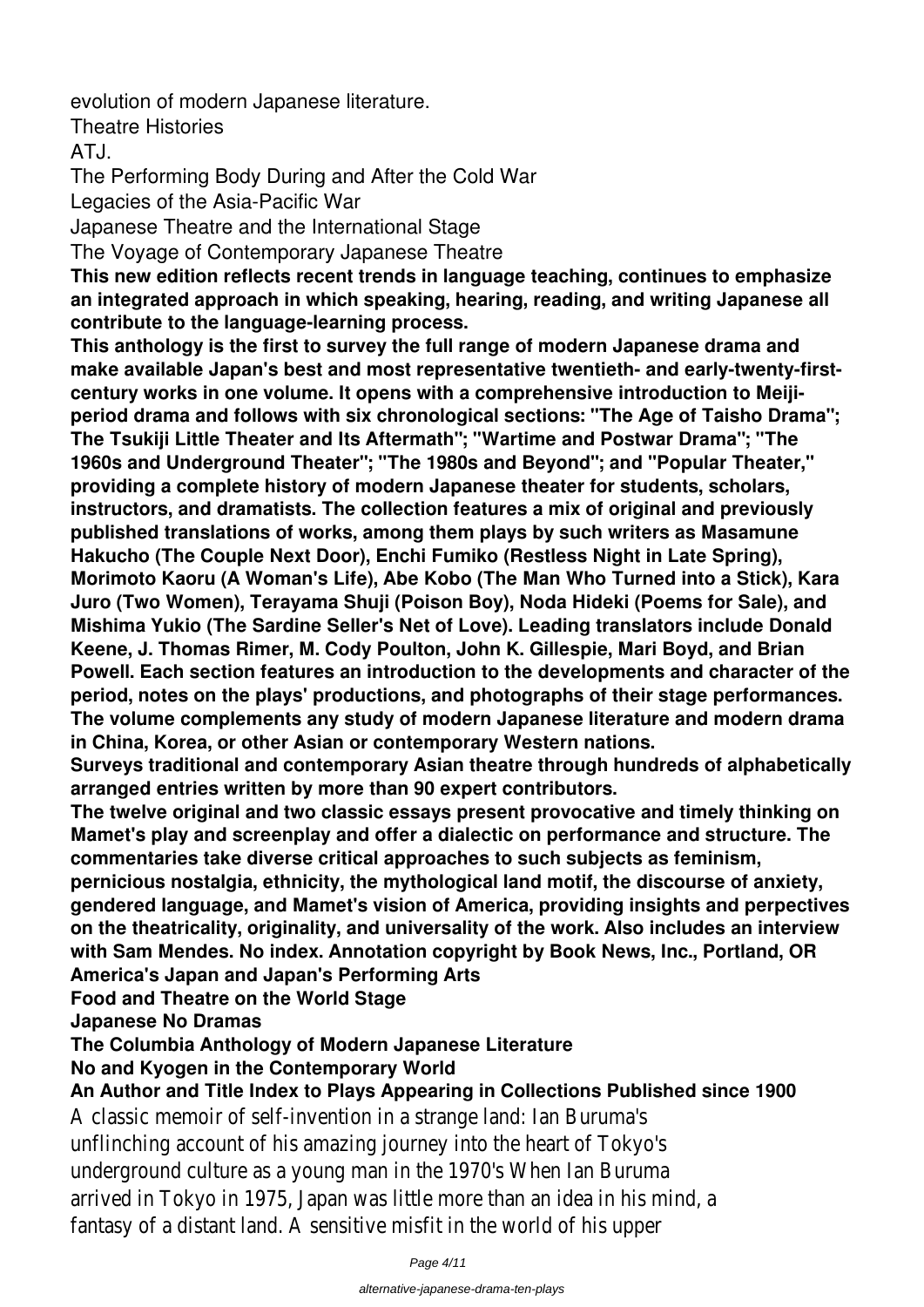middleclass youth, what he longed for wasn't so much the exotic as the raw, unfiltered humanity he had experienced in Japanese theater performances and films, witnessed in Amsterdam and Paris. One particular theater troupe, directed by a poet of runaways, outsiders, and eccentrics, was especially alluring, more than a little frightening, and completely unforgettable. If Tokyo was anything like his plays, Buruma knew that he had to join the circus as soon as possible. Tokyo was an astonishment. Buruma found a feverish and surreal metropolis where nothing was understated—neon lights, crimson lanterns, Japanese pop, advertising jingles, and cabarets. He encountered a city in the midst of an economic boom where everything seemed new, aside from the isolated temple or shrine that had survived the firestorms and earthquakes that had levelled the city during the past century. History remained in fragments: the shapes of wounded World War II veterans in white kimonos, murky old bars that Mishima had cruised in, and the narrow alleys where street girls had once flitted. Buruma's Tokyo, though, was a city engaged in a radical transformation. And through his adventures in the world of avant garde theater, his encounters with carnival acts, fashion photographers, and moments on-set with Akira Kurosawa, Buruma underwent a radical transformation of his own. For an outsider, unattached to the cultural burdens placed on the Japanese, this was a place to be truly free. A Tokyo Romance is a portrait of a young artist and the fantastical city that shaped him. With his signature acuity, Ian Buruma brilliantly captures the historical tensions between east and west, the cultural excitement of 1970s Tokyo, and the dilemma of the gaijin in Japanese society, free, yet always on the outside. The result is a timeless story about the desire to transgress boundaries: cultural, artistic, and sexual.

From ancient ritualistic practices to modern dance theatre, this study provides concise summaries of all major theatrical art forms in Japan. It situates each genre in its particular social and cultural contexts, describing in detail staging, costumes, repertory and noteworthy actors. When we look in detail at the various peripheral groups of disenfranchised people emerging from the aftermath of the Asia–Pacific War the list is startling: Koreans in Japan (migrants or forced labourers), Burakumin, Hibakusha, Okinawans, Asian minorities, comfort women and many others. Many of these groups have been discussed in a large corpus of what we may call 'disenfranchised literature', and the research presented in this book intends to add an additional and particularly controversial example to the long list of the voice- and powerless. The presence of members of what is known as the yakeato sedai or the generation of people who experienced the fire-bombings of the Asia–Pacific War is conspicuous in all areas of contemporary Japan. From literature to the visual arts, from music to theatre, from architecture to politics, their influence and in many cases Page 5/11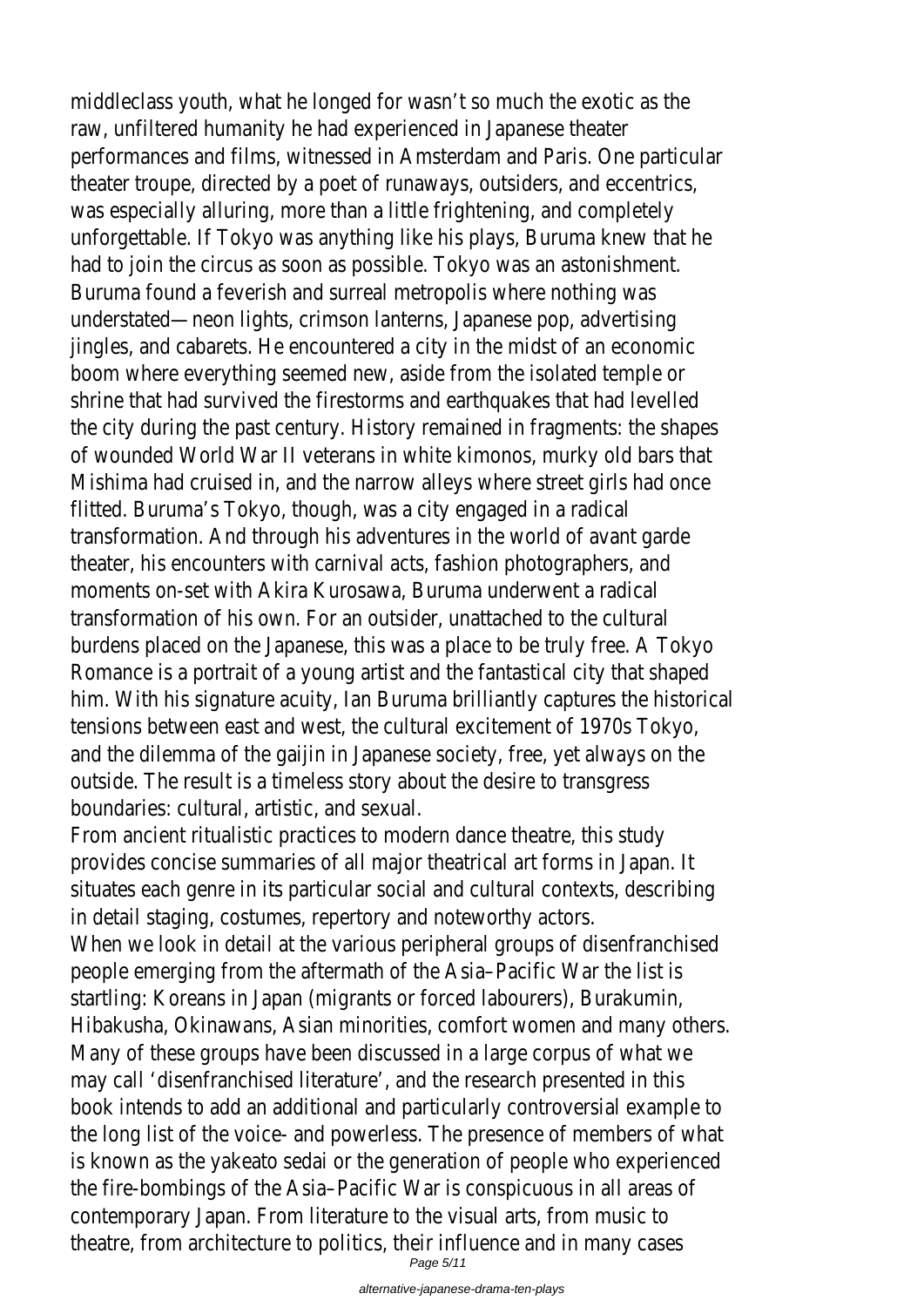guiding principles is evident everywhere and in many cases forms the keystone of modern Japanese society and culture. The contributors to this book explore the impact of the yakeato generation - and their literary, creative and cultural and works - on the postwar period by drawing out the importance of the legacy of those people who truly survived the darkest hour of the twentieth century and re-evaluate the ramifications of their experiences in contemporary Japanese society and culture. As such this book will be of huge interest to those studying Japanese history, literature, poetry and cultural studies.

Collaborative, ephemeral, self-reflective, multidisciplinary--the work generated by the rapid series of experimental artistic movements that energized the public sphere in postwar Japan was anything but private, static, or expected, despite the enduring engagement of Japanese artists with Western modernism. For two decades, a small but progressive group of visual artists, musicians, dancers, theater performers, and writers variously confronted the fraught legacy of World War II in Japan, which included occupation by a foreign power, growing economic inequality, and the clash between repressive social mores and an increasingly industrialized, urban, and consumer-oriented culture. Art, Anti-Art, Non-Art offers an introduction to this highly charged and innovative era in Japanese artistic practice. Published in conjunction with an exhibition on view at the Getty Research Institute from March 6 to June 3, 2007, this catalogue features objects, books, periodicals, photographs, and other ephemera created by artists associated with Experimental Workshop, Gutai, High Red Centre, Neo Dada, Provoke, Tokyo Fluxus, and VIVO, among others.

Text and Performance

Angura

Inter-Cultural Performance

Theorizing the Angura Space

Modern Japanese Theatre and Performance

The Encyclopedia of Contemporary Japanese Culture

*Acclaimed Japanese novelist Yukio Mishima (1925--1970) was also a prolific playwright, penning more than sixty plays, nearly all of which were produced in his lifetime. Hiroaki Sato is the first to translate these plays into English. For this collection he has selected five major plays and three essays Mishima wrote about drama. The title play is a satire that follows the breakdown of friendship between Adolf Hitler and two Nazi officials who were ultimately assassinated under orders from Hitler.*

*The Cambridge History of Japanese Literature provides, for the first time, a history of Japanese literature with comprehensive coverage of the premodern and modern eras in a single volume. The book is arranged topically in a series of short, accessible chapters for easy access and reference, giving insight into both canonical texts and many lesser* Page 6/11

alternative-japanese-drama-ten-plays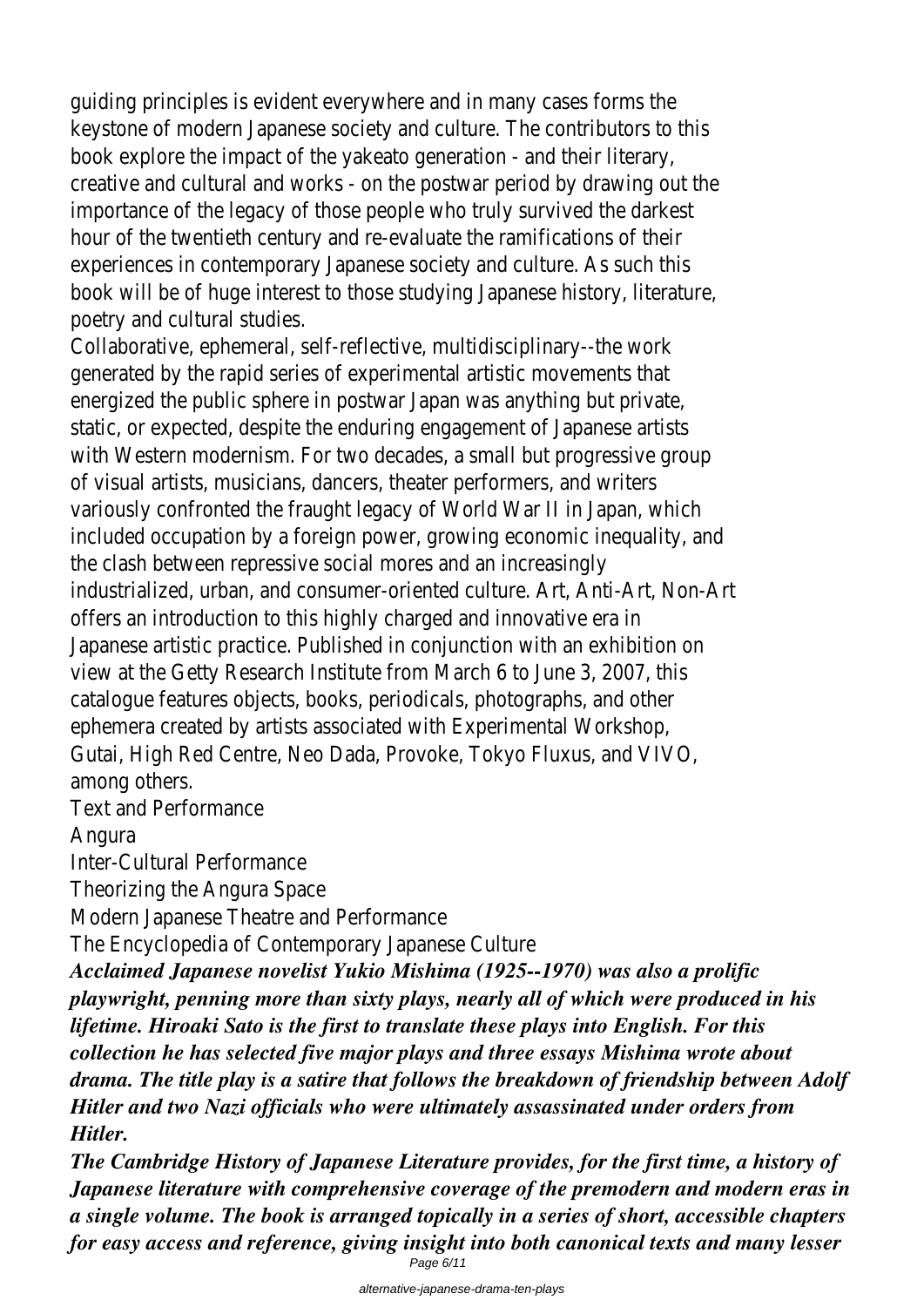*known, popular genres, from centuries-old folk literature to the detective fiction of modern times. The various period introductions provide an overview of recurrent issues that span many decades, if not centuries. The book also places Japanese literature in a wider East Asian tradition of Sinitic writing and provides comprehensive coverage of women's literature as well as new popular literary forms, including manga (comic books). An extensive bibliography of works in English enables readers to continue to explore this rich tradition through translations and secondary reading. Featuring choice selections from the core anthologies The Columbia Anthology of Modern Japanese Literature: From Restoration to Occupation, 1868–1945, and The Columbia Anthology of Modern Japanese Literature: From 1945 to the Present, this collection offers a concise yet remarkably rich introduction to the fiction, poetry, drama, and essays of Japan's modern encounter with the West. Spanning a period of exceptional invention and transition, this volume is not only a critical companion to courses on Japanese literary and intellectual development but also an essential reference for scholarship on Japanese history, culture, and interactions with the East and West. The first half covers the three major styles of literary expression that informed Japanese writing and performance in the late nineteenth and early twentieth centuries: classical Japanese fiction and drama, Chinese poetry, and Western literary representation and cultural critique. Their juxtaposition brilliantly captures the social, intellectual, and political challenges shaping Japan during this period, particularly the rise of nationalism, the complex interaction between traditional and modern forces, and the encroachment of Western ideas and writing. The second half conveys the changes that have transformed Japan since the end of the Pacific War, such as the heady transition from poverty to prosperity, the friction between conflicting ideologies and political beliefs, and the growing influence of popular culture on the country's artistic and intellectual traditions. Featuring sensitive translations of works by Nagai Kafu, Natsume Soseki, Oe Kenzaburo, Kawabata Yasunari, Mishima Yukio, and many others, this anthology relates an essential portrait of Japan's dynamic modernization. Modern Japanese Theatre and Performance is a collection of sixteen essays on Japanese theatre, including historical overviews of twentieth century theatre, analyses of specific productions and individuals, and consideration of the intercultural nature of modern Japanese theatre. Also included is a new translation of a 'Superkyogen' play. Cultural Mobility and Exchange in New York, 1952-2011 Japan's Grappling with Modernity in the Arts Alternative Japanese Drama Ottemiller's Index to Plays in Collections A Handbook to the Reception of Greek Drama The Japanese Theatre*

This thoroughly revised and updated third edition of the innovative and widely acclaimed Theatre Histories: An Introduction offers a critical overview of global theatre and drama, spanning a broad wealth of world cultures and periods. Bringing together a group of scholars from a diverse range of backgrounds to add fresh perspectives on the history of global theatre, the book illustrates historiographical theories with case studies demonstrating various methods and Page 7/11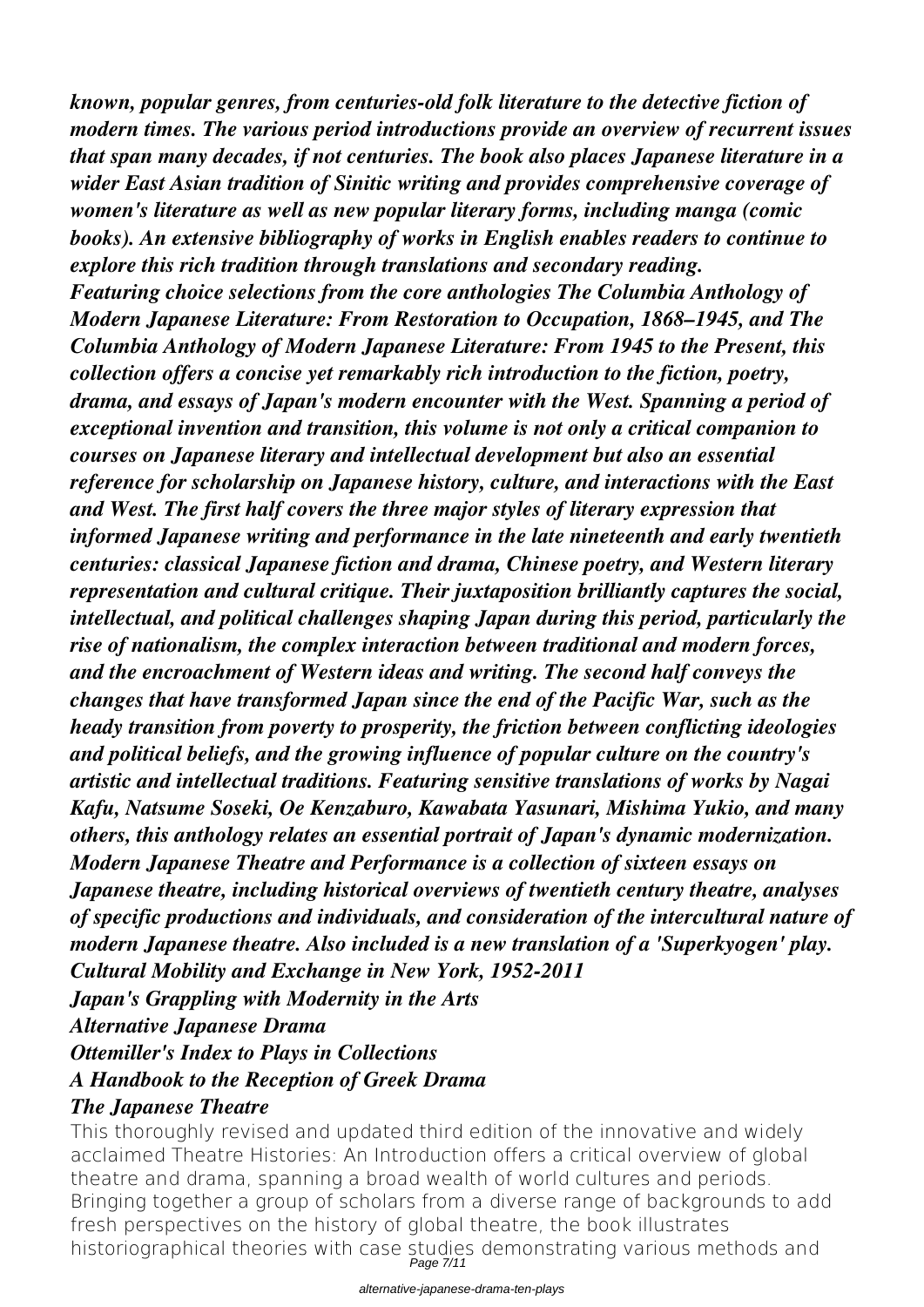interpretive approaches. Subtly restructured sections place the chapters within new thematic contexts to offer a clear overview of each period, while a revised chapter structure offers accessibility for students and instructors. Further new features and key updates to this third edition include: A dedicated chapter on historiography New, up to date, case studies Enhanced and reworked historical, cultural and political timelines, helping students to place each chapter within the historical context of the section Pronunciation guidance, both in the text and as an online audio guide, to aid the reader in accessing and internalizing unfamiliar terminology A new and updated companion website with further insights, activities and resources to enable students to further their knowledge and understanding of the theatre.

"Author David G. Goodman illuminates the theatrical movement for which these posters were created, provides a brief history of modern Japanese graphic design, and describes both the posters themselves and the artists who created them."--BOOK JACKET.

Beginning in late Edo, the Japanese faced a rapidly and irreversibly changing world in which industrialization, westernization, and internationalization was exerting pressure upon an entrenched traditional culture. The Japanese themselves felt threatened by Western powers, with their sense of superiority and military might. Yet, the Japanese were more prepared to meet this challenge than was thought at the time, and they used a variety of strategies to address the tension between modernity and tradition. Inexorable Modernity illuminates our understanding of how Japan has dealt with modernity and of what mechanisms, universal and local, we can attribute to the mode of negotiation between tradition and modernity in three major forms of art-theater, the visual arts, and literature. Dr. Hiroshi Nara brings together a thoughtful collection of essays that demonstrate that traditional and modern approaches to life feed off of one other, and tradition, whether real or created, was sought out in order to find a way to live with the burden of modernity. Inexorable Modernity is a valuable and enlightening read for those interested in Asian studies and history.

This is the most internationally comprehensive collection on Japanese theatre ever published. A team of authors from ten nations contributes twenty-five wide-ranging essays, covering everything from kagura ritual forms to postmodern angura. The Columbia Anthology of Modern Japanese Drama

The Cambridge Guide to Theatre Japanese Aesthetics and Culture A Memoir

My Friend Hitler and Other Plays of Yukio Mishima The Cambridge History of Japanese Literature

*Routledge Handbook of Asian Theatre is an advanced level reference guide which surveys the rich and diverse traditions of classical and contemporary performing arts in Asia, showcasing significant scholarship in recent years. An international team of over 50 contributors provide authoritative overviews on a variety of topics across Asia, including dance, music, puppetry, make-up and costume, architecture, colonialism, modernity, gender, musicals, and intercultural Shakespeare. This volume is divided into four sections covering: Representative Theatrical Traditions in Asia. Cross-Regional Aspects of Classical and Folk*

Page 8/11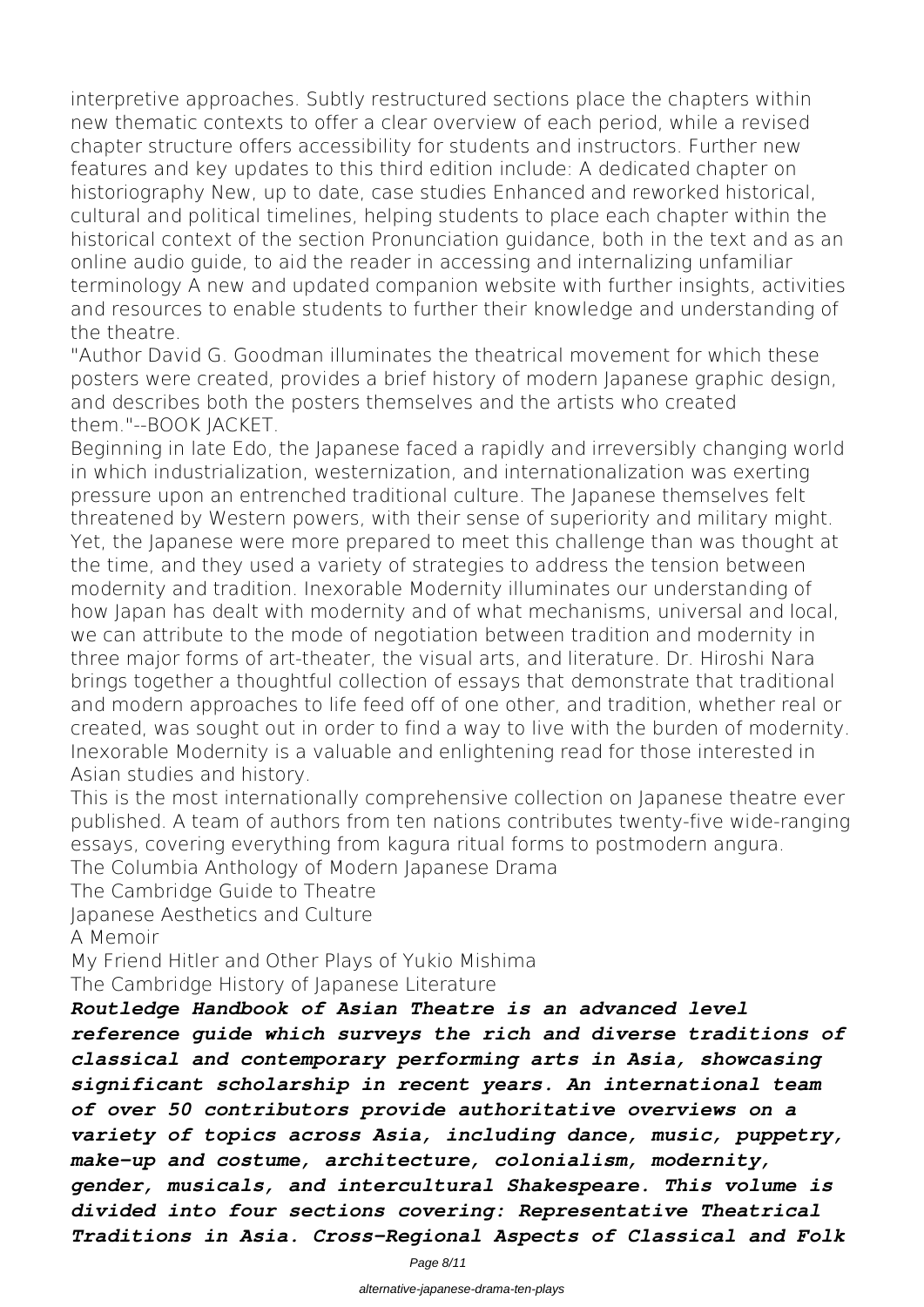*Theatres. Modern and Contemporary Theatres in Asian Countries. Modernity, Gender Performance, Intercultural and Musical Theatre in Asia. Offering a cutting edge overview of Asian theatre and performance, the Handbook is an invaluable resource for academics, researchers and students studying this ever-evolving field.*

*Representing the largest expansion between editions, this updated volume of Ottemiller's Index to Plays in Collections is the standard location tool for full-length plays published in collections and anthologies in England and the United States throughout the 20th century and beyond. This new volume lists more than 3,500 new plays and 2,000 new authors, as well as birth and/or death information for hundreds of authors. Historical Dictionary of Modern Japanese Literature and Theater, Second Edition contains a chronology, an introduction, and an extensive bibliography. The dictionary section has more than 500 cross-referenced entries authors, literary and historical developments, trends, genres, and concepts.*

*Senda Akihiko is one of Japan's finest and best-known modern drama critics. This collection of his essays, articles, and reviews from 1971 to 1987 presents international audiences with the first opportunity to experience the excitement and accomplishments of the theatrical revolution that has continued to sweep over the Japanese stage since the 1960s. Consistently judicious and honest, the essays reveal the excitement (or disappointment) of each phase in the unfolding "voyage" of contemporary Japanese theatre.*

*Japan's Modern Theatre*

*Inexorable Modernity*

*A Tokyo Romance*

*The Theatre of Suzuki Tadashi Encyclopedia of Asian Theatre: O-Z*

#### *A Reader*

This extraordinary one-volume guide to the modern literatures of China, Japan, and Korea is the definitive reference work on the subject in the English language. With more than one hundred articles that show how a host of authors and literary movements have contributed to the general literary development of their respective countries, this companion is an essential starting point for the study of East Asian literatures. Comprehensive thematic essays introduce each geographical section with historical overviews and surveys of persistent themes in the literature examined, including nationalism, gender, family relations, and sexuality. Following the thematic essays are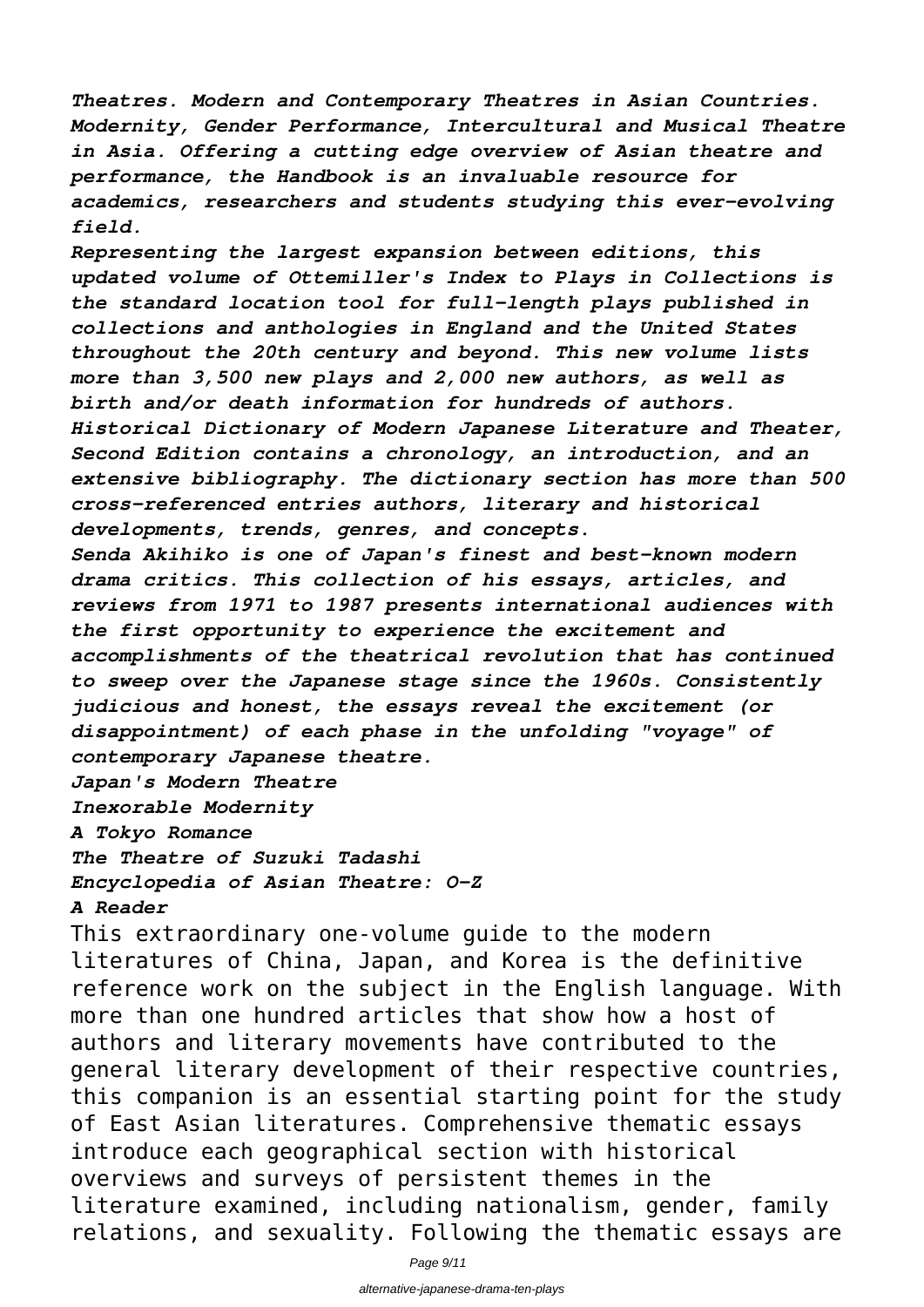the individual entries: over forty for China, over fifty for Japan, and almost thirty for Korea, featuring everything from detailed analyses of the works of Tanizaki Jun'ichiro and Murakami Haruki, to far-ranging explorations of avant-garde fiction in China and postwar novels in Korea. Arrayed chronologically, each entry is selfcontained, though extensive cross-referencing affords readers the opportunity to gain a more synoptic view of the work, author, or movement. The unrivaled opportunities for comparative analysis alone make this unique companion an indispensable reference for anyone interested in the burgeoning field of Asian literature. Although the literatures of China, Japan, and Korea are each allotted separate sections, the editors constantly kept an eye open to those writers, works, and movements that transcend national boundaries. This includes, for example, Chinese authors who lived and wrote in Japan; Japanese authors who wrote in classical Chinese; and Korean authors who write in Japanese, whether under the colonial occupation or because they are resident in Japan. The waves of modernization can be seen as reaching each of these countries in a staggered fashion, with eddies and back-flows between them then complicating the picture further. This volume provides a vivid sense of this dynamic interplay. America's Japan and Japan's Performing Arts studies the images and myths that have shaped the reception of Japanrelated theater, music, and dance in the United States since the 1950s. Soon after World War II, visits by Japanese performing artists to the United States emerged as a significant category of American cultural-exchange initiatives aimed at helping establish and build friendly ties with Japan. Barbara E. Thornbury explores how "Japan" and "Japanese culture" have been constructed, reconstructed, and transformed in response to the hundreds of productions that have taken place over the past sixty years in New York, the main entry point and defining cultural nexus in the United States for the global touring market in the performing arts. The author's transdisciplinary approach makes the book appealing to those in the performing arts studies, Japanese studies, and cultural studies.

In the modern world we are accustomed to conceptualising international relations in terms of national identity. We